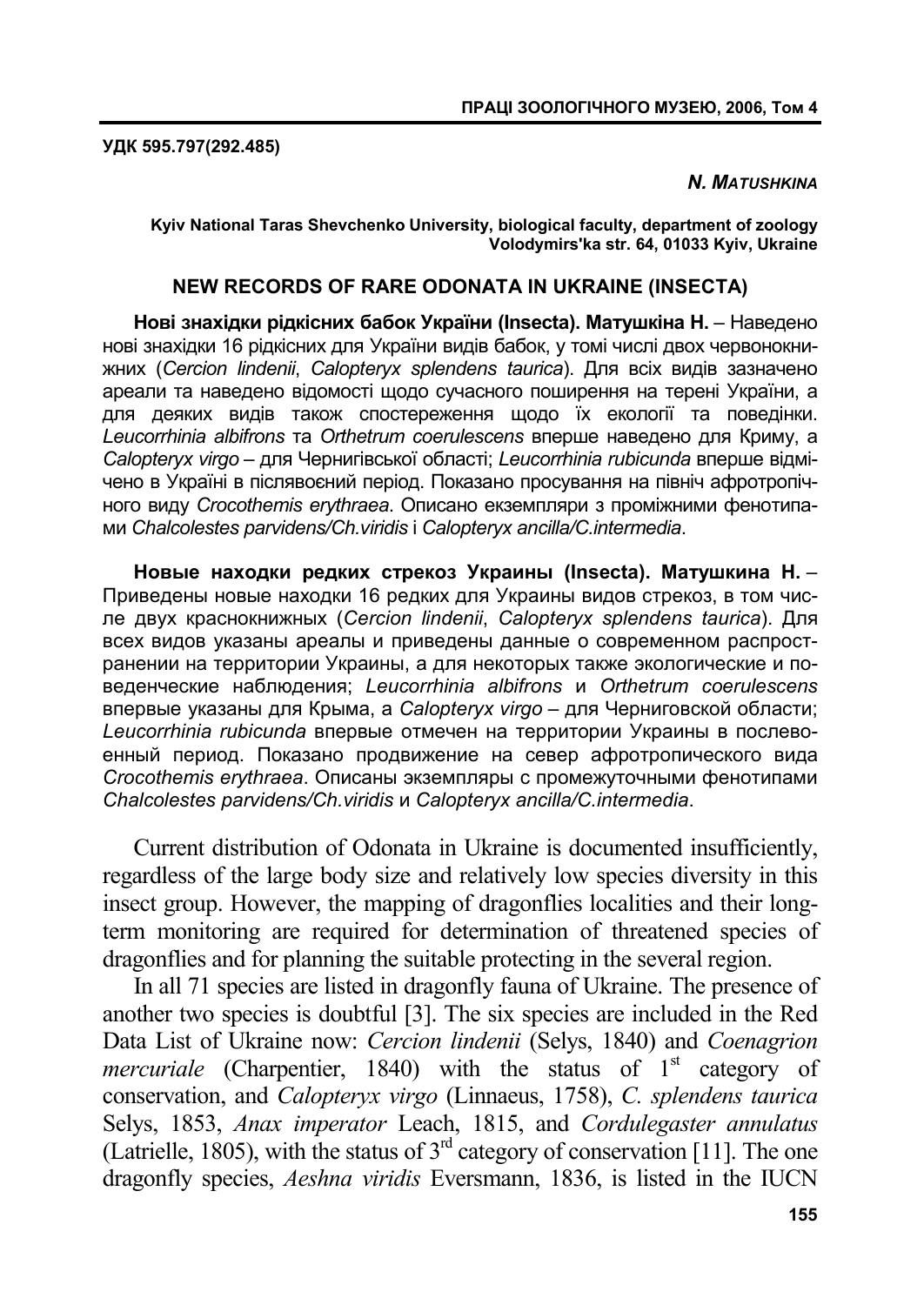Red List of threatened species with LR/nt (lower risk: near threatened) status of category of conservation, and another three species, *Leucorrhinia albifrons* (Burmeister, 1839), *Leucorrhinia caudalis* (Charpentier, 1840), *Ophiogomphus cecilia* (Geoffroy, 1785), – with LR/lc status (lower risk: least concern) [4]. The 29 species are noted as rare for particular regions according to faunistic review of Gorb and all. [3], that comprised more than one third of all registered in Ukraine odonata species. It is possible, that such "rareness" of some species is caused by deficiency of current observations of the dragonflies in some territories in fact.

Distribution of the dragonflies was studied predominately in some north-eastern, eastern and southern regions of Ukraine lately [6; 9; 1; 2 and others]. New unpublished records of sixteen rare species of dragonflies, based on 278 specimens, collected by author and colleagues in North, Central and South Ukraine during 1996–2005 are presented here. Some records contain a notes about ecology and behaviour, that were observed by author. Notes on the biogeographic affinities and distribution on the territory of Ukraine were added for all species. The imagines were captured by standard entomological net, the exuvium of *Crocothemis erythraea* was collected from hydrophytic plant (*Carex* sp.), and larvae and exuviae of *Stylurus flavipes* were picked up on the clay river bank. The materials are deposited in the entomological collection at zoological department of Kiev National Taras Shevchenko University.

I am very thankful to V.Gorobchishin, D.Lukashov, Yu.Procenko (Kiev National Taras Shevchenko University), and A.Gumovsky (Schmalhausen Institute of Zoology, Ukrainian National Academy of Sciences) for collecting of the some materials.

# **List of records**

*Calopteryx splendens taurica* Selys, 1853

Material.  $\mathcal{S}, \mathcal{Q},$  Crimea Province, Phaeodosiya District, surroundings of village Prymors'ke, Otuska river, 26,27.07.2005 (Gumovsky).

Note. Crimean endemical subspecies, regarded by some authors as the distinct species *Calopteryx taurica*.

# *Calopteryx splendens* var. *ancilla* Selys, 1853

Material.  $3\delta$ , Odessa Province, Ismail District, Tataru island, Danube Delta, 1–10.07.2003 (Procenko).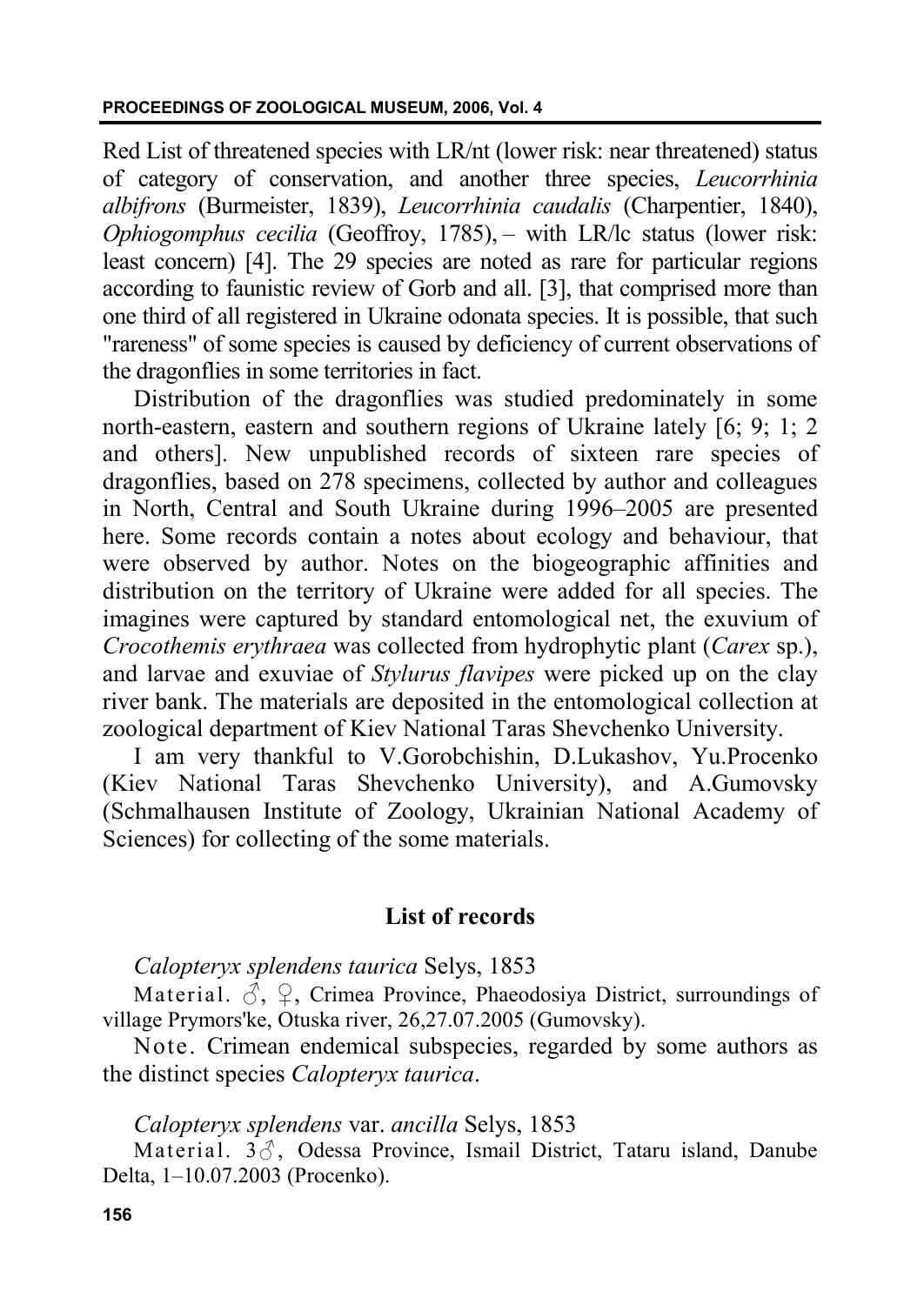Note. Rare south-eastern variety of West-Eurasianean species *Calopteryx splendens* with dark winged androchromatypic females. Some authors regard it as a distinct subspecies of *Calopteryx splendens* or as a separate species *Calopteryx ancilla*. On the territory of Ukraine was collected sporadically in the many regions before the thirties of the 20th century. Recent population is reliable recorded only in Danube Delta.

## *Calopteryx intermedia* Selys, 1887 (?)

Material.  $\beta$ , Odessa Province, Ismail District, Tataru island, Danube Delta, 1–10.07.2003 (Procenko).

Note. Asiatic species with dark winged androchromatypic females. Some authors regard it as subspecies of *Calopteryx splendens*. On the territory of Ukraine was not recorded earlier. The only studied specimen possesses the intermediate *ancilla*/*intermedia* coloration of wings (fig. 1), therefore it may present the unusual phenotype of *Calopteryx splendens ancilla*.



**Fig.1. Hind wings of some** *Calopteryx* **female: 1) typical coloration for** *Calopteryx splendens ancilla*  $\mathcal{L}$ ; 2) the coloration is similar to *C. intermedia* 

*Calopteryx virgo* (Linnaeus, 1758)

Material. ♀, Chernygiv Province, surroundings of Nedanchichi, Dnieper river, 01.06.2005 (Lukashov).

Note. Palaearctic-Afrotropical-Oriental species with very mosaic distribution on the territory of Ukraine. Rare in Ukraine on the whole, and but common in the some localities [3]. This is a first finding of *C.virgo* in the Chernigov administrative district.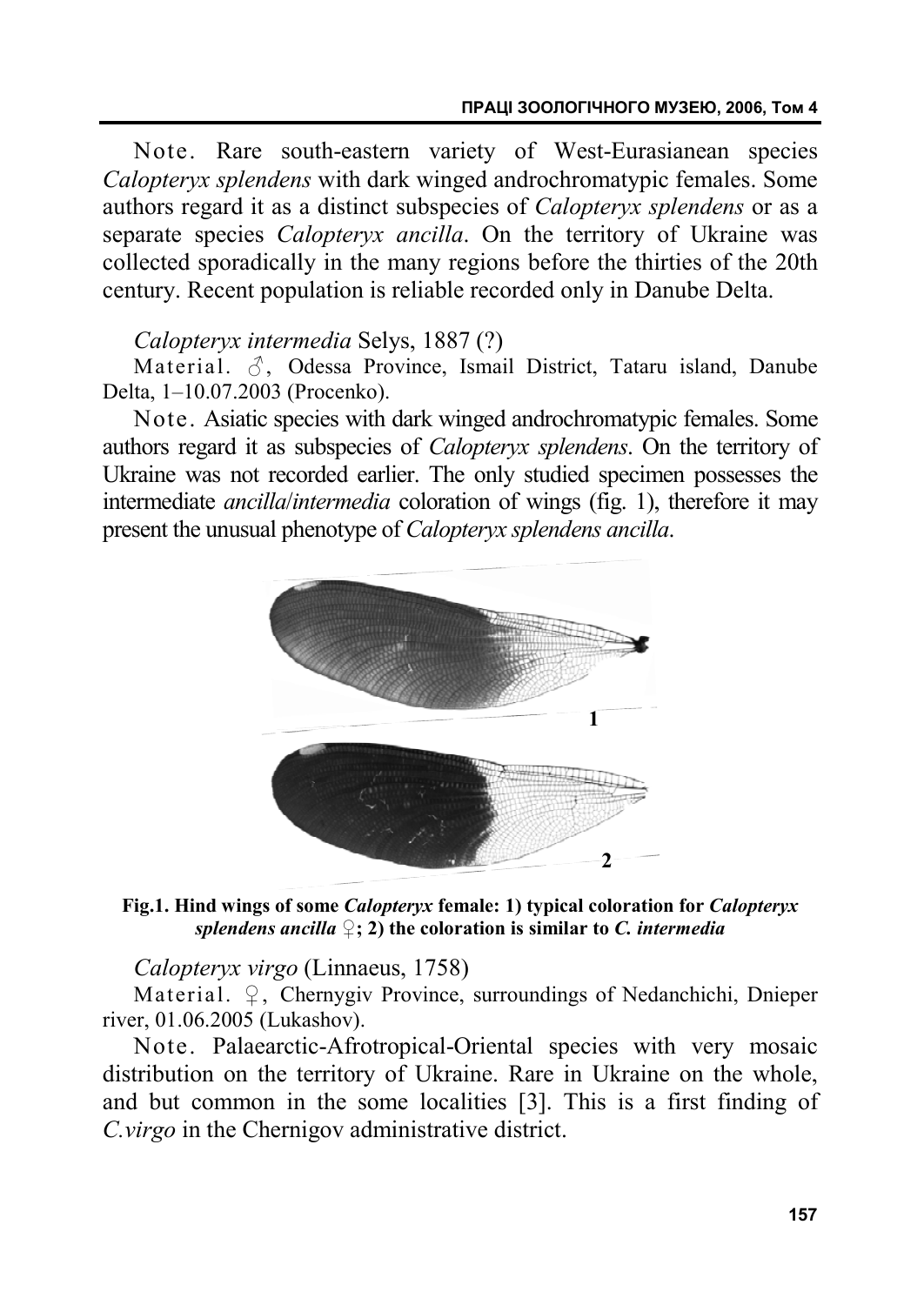#### *Chalcolestes (Lestes) parvidens* Artobolevsky, 1929 (?)

Material.  $3\ddot{\uparrow}$ , Odessa Province, Ismail District, Tataru island, Danube Delta, 20–29.08.2005 (Procenko).

Note. East-Mediterranean species, regarded earlier as subspecies of *Chalcolestes viridis*. Recent established populations are recorded on the territory of Ukraine in Danube Delta and Middle Dnieper [7; 2]. Some of the studied specimens possess the intermediate *viridis*/*parvidens* features of the ovipositor (fig. 2).

## *Lestes macrostigma* (Eversmann, 1836)

Material. 92 $\delta$ , 86 $\circ$ , mass hatching of imagines, oviposition, Kherson Province, Golopristansky District, surroundings of village Rybal'che, saga, 15– 29.06.2005, (Gumovsky).

Note. Eurasian species. In Ukraine is widespread only in the southern regions and Crimea. Single findings were recorded also in basins of rivers South Bug and Dniester as well as in Donetsk and Kharkov districts [3].

## *Cercion lindenii* (Selys, 1840)

Material.  $4\delta$ ,  $\overline{Q}$ , Kherson Province, Golopristansky District, surroundings of village Rybal'che, saga, 15–29.06.2005 (Gumovsky).

Note. Holomediterranean species. Its distribution in Ukraine is restricted to the south-western and southern regions – Danube Delta, Lower Dniestr, and Lower Dniepr.

# *Coenagrion armatum* (Charpentier, 1840)

Material. 3♀, Kyiv Province, Vyshgorod District, surroundings of village Osischina, 26.04.2000; 11,17.05.1997 (Matushkina).

Note. North-European species. Rare on the territory of Ukraine on the whole, but common in the some central and western localities [3].

## *Stylurus flavipes* (Charpentier, 1825)

Material. 4 adult larvae (F-0), 3 exuviae, mass hatching of imagines, Kyiv Province, Vyshgorod District, Khotyanivka village, bank of river Desna, 28.06.2003, (Matushkina). ♀, Odessa Province, Ismail District, Tataru island, Danube Delta, 1–10.07.2003 (Procenko).

Note. Eurosiberian species, which was regarded as frequent in many regions of Ukraine before the middle of  $20<sup>th</sup>$  century. In the last decades was found sporadically in the central and south regions mainly, and noted as rare [3].

# *Crocothemis erythraea* (Brullé, 1832)

Material. 19♂, 7♀(adult), Odessa Province, Ismail District, Tataru island, Danube Delta, 1–10.07.2003 (Procenko). ♂, 2♀ (teneral), Cherkassy Province, Kaniv District, Liplyavo forestry, Zmiini islands, Dnieper river, 11–12.06.2004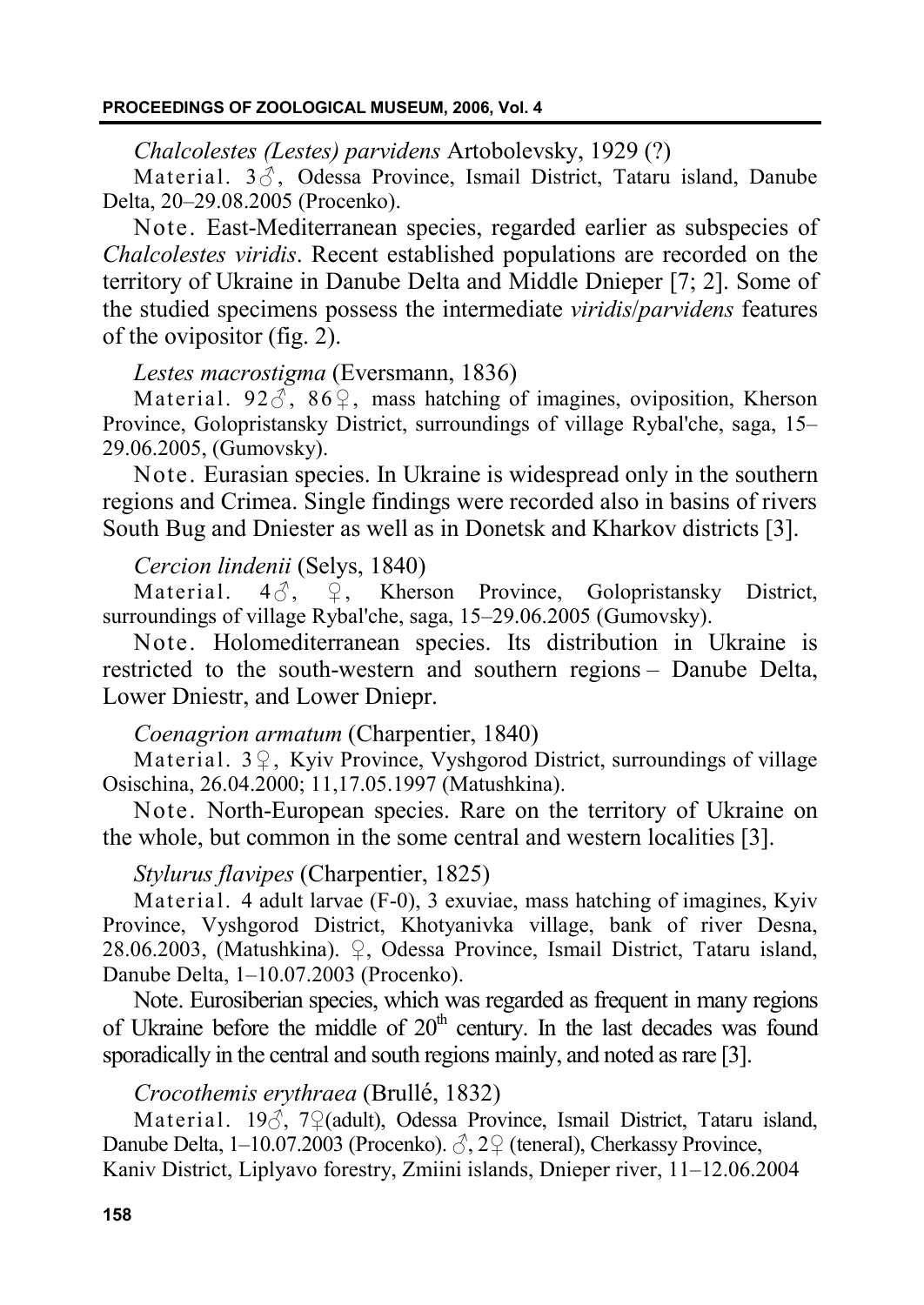#### **ПРАЦІ ЗООЛОГІЧНОГО МУЗЕЮ, 2006, Том 4**



**Fig.2. Lateral valves of ovipositor in three studied** *Chalcolestes* **females: with**  *Ch.parvidens***-phenotype (1), intermediate** *Ch. parvidens/Ch. viridis***-phenotype (2), and** *Ch. viridis***-phenotype (3).** 

#### **According to Jödicke [5] the female of** *Chalcolestes parvidens* **has 6–8 big carinal teeth, and the female of** *Ch.viridis* **– 10–14 big carinal teeth on each lateral valve**

(Matushkina).  $\delta$  (teneral),  $\Omega$  (teneral), 1 tandem: flight in tandem during 10–15 sec, whereupon begins the oviposition by non-contact guarding of male at distance 0,5–1 m from female, Kyiv Province, Vyshgorod District, surroundings of village Osischina, still flowing pond; 3♀, 27.06.2004, 6.08.2004, territorial behaviour: flying around of territory from low seat at 10–15 cm over the water surface, very nervous;  $3\sqrt{2}$  (territorial behaviour), 2.07.2005;  $2\sqrt{2}$ ,  $\sqrt{2}$ , 1 exuviae, 16.07.2005 (Matushkina). ♀, Kyiv Province, Boryspil' District, surroundings of village Devichki, target range, Dnieper river, 11–13.07.2005 (Procenko).

Note. Palaearctic-Afrotropical-Oriental species, which is distributed in the Europe predominately in the Mediterranean regions. In Ukraine it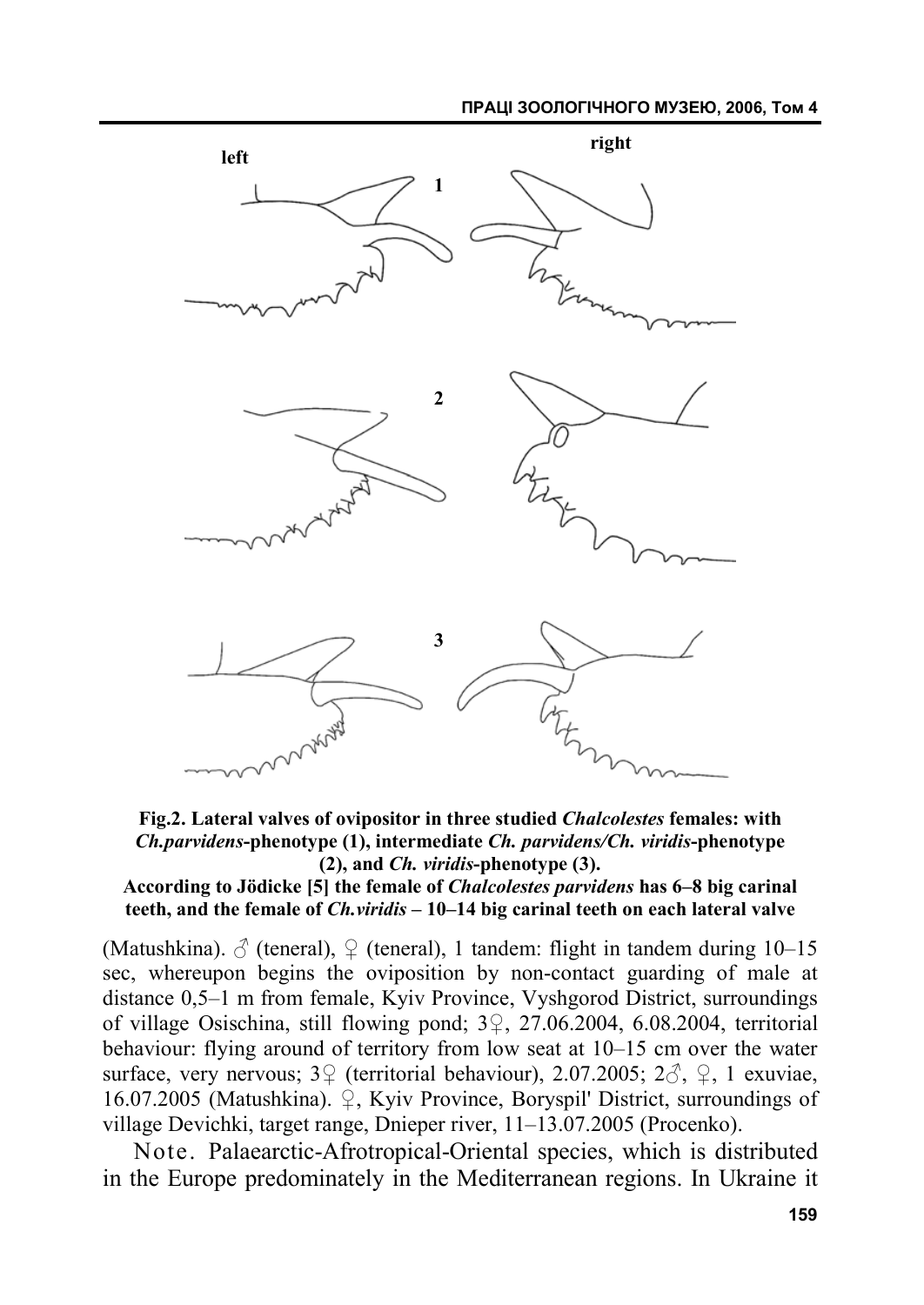was collected in South and Southwest in the beginning and middle of the 20th century. Recently *C.erythraea* demonstrates wide north expansion on the territory of Ukraine [8]. Such phenomenon have been recorded also in Europe during the last 10–15 years and considered by some authors as consequence of global climatic changes [10].

# *Leucorrhinia albifrons* (Burmeister, 1839)

Material. ♂, Crimea, Province, Sevastopol' city, Strilets'ka Buhta, 17.08.2005 (Gorobchishin).

Note. European species, listed in IUCN Red List of threatened species with category LR/lc (lower risk/least concern). Very rare on the territory of Ukraine. A few established populations are recorded in Volyn' and Kyiv administrative districts [3]. This is a first finding of *L.albifrons* in Crimea.

## *Leucorrhinia rubicunda* (Linnaeus, 1758)

Material.  $\delta$ , Kyiv Province, Kyiv city, Golosiivsky lakes, 04.06.1997, (Matushkina). 3♀, Cherkassy Province, Kaniv District, surroundings of village Keleberda, Dnieper river, 03.06.1999 (Matushkina).

Note. Eurasian species, which was noted by Gorb  $\&$  al. [3] as very rare in Ukraine. These are a first findings after the twentieth of 20th century. Current distribution in Ukraine is unknown.

## *Libellula fulva* Müller, 1764

Material. ♀, Kyiv Province, Vasyl'kiv District, surroundings of village Chabany, Vita river, 06.06.1997 (Matushkina). ♀, Crimea Province, Sevastopol' city, Uchkuevka, 24–27.06.1998 (Matushkina).

Note. Eurosiberian species, which was regarded as rare in some regions of Ukraine [3].

# *Orthetrum coerulescens* (Fabricius, 1798)

Material. 3♀, Crimea, Province, Sevastopol' city, Uchkuevka, 29.06.1998, (Matushkina).  $\beta$ ,  $7\frac{1}{2}$ , Crimea, Province, Feodosiya District, surroundings of village Prymors'ke, Otuska river, 26.07.2005 (Gumovsky).

Note. Eurasian species which distribution in Ukraine is restricted to some west- and southern regions [3]. These are the first findings of *O.coerulescens* in Crimea.

## *Sympetrum fonscolombii* (Selys, 1840)

Material. ♀, Odessa Province, Ismail District, surroundings of Kyslycine, 20–26.08.2001 (Gorobchishin). 7♂, 2♀, Crimea Province, Sevastopol' city,